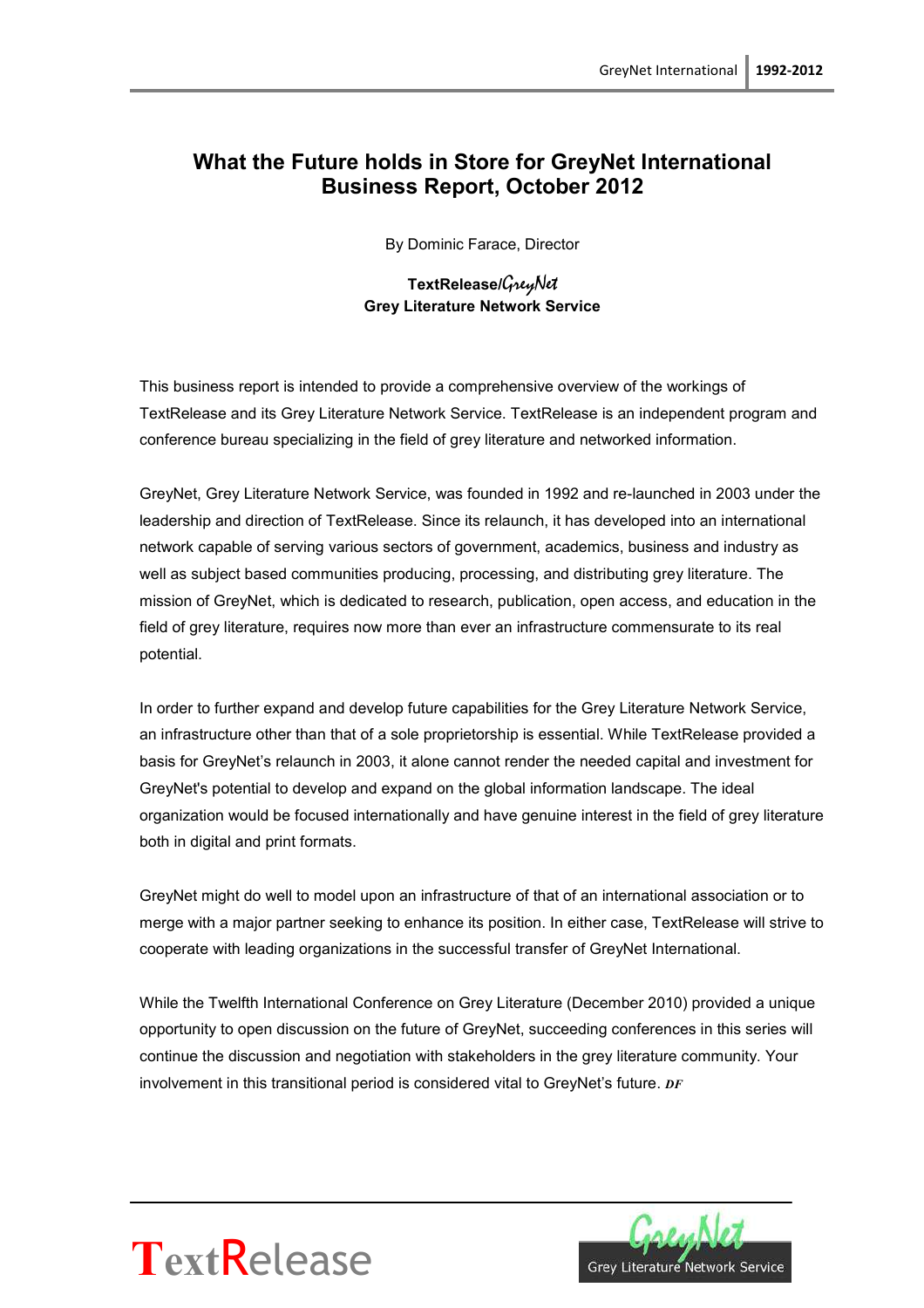# **Contents**

| 1. |         | Leadership in the field of Grey Literature                                   | 3  |
|----|---------|------------------------------------------------------------------------------|----|
| 2. |         | Partnerships and Agreements                                                  | 4  |
| 3. |         | Member Organizations and Conference Sponsors                                 | 5  |
|    |         |                                                                              |    |
|    |         | Part II: Products, Services, and Professional Initiatives                    |    |
| 4. |         | Program and Conference Bureau                                                | 7  |
| 5. |         | International Conference Series on Grey Literature                           | 7  |
| 6. |         | GreyNet International, Grey Literature Network Service                       | 9  |
| 7. |         | GreyWorks - Summer Workshop Series on Grey Literature                        |    |
| 8. |         | GreyForum - New Series of Onsite and Online Courses, Seminars, and Workshops |    |
| 9. |         | <b>GreyNet Serial and Non-Serial Publications:</b>                           | 9  |
|    | a.      | Program Books                                                                |    |
|    | b.      | Proceedings                                                                  |    |
|    | $C_{-}$ | Newsletter                                                                   |    |
|    | d.      | Workbooks                                                                    |    |
|    | e.      | Journal                                                                      | 10 |
|    | f.      | Other Co-authored / Edited publications                                      | 10 |
|    |         | 10. Social Networking and Web-based Resources                                | 11 |
|    |         | 11. GreyNet Collections in the OpenGrey Repository                           | 12 |
|    |         | 12. Research Initiatives in Grey Literature                                  | 12 |
|    |         | 13. Educational Initiatives in Grey Literature                               | 13 |
|    |         | 14. Annual GreyNet Award for Outstanding Achievement in Grey Literature      | 13 |
|    |         | Part III: Use and User Statistics                                            | 15 |
|    |         |                                                                              |    |
|    |         | Part IV: Financial Indicators                                                | 15 |
|    |         | Part V: SWOT Analysis                                                        | 17 |
|    |         |                                                                              |    |
|    |         | Part VI: GreyNet Timeline 1992-2012                                          | 18 |
|    |         |                                                                              |    |

2



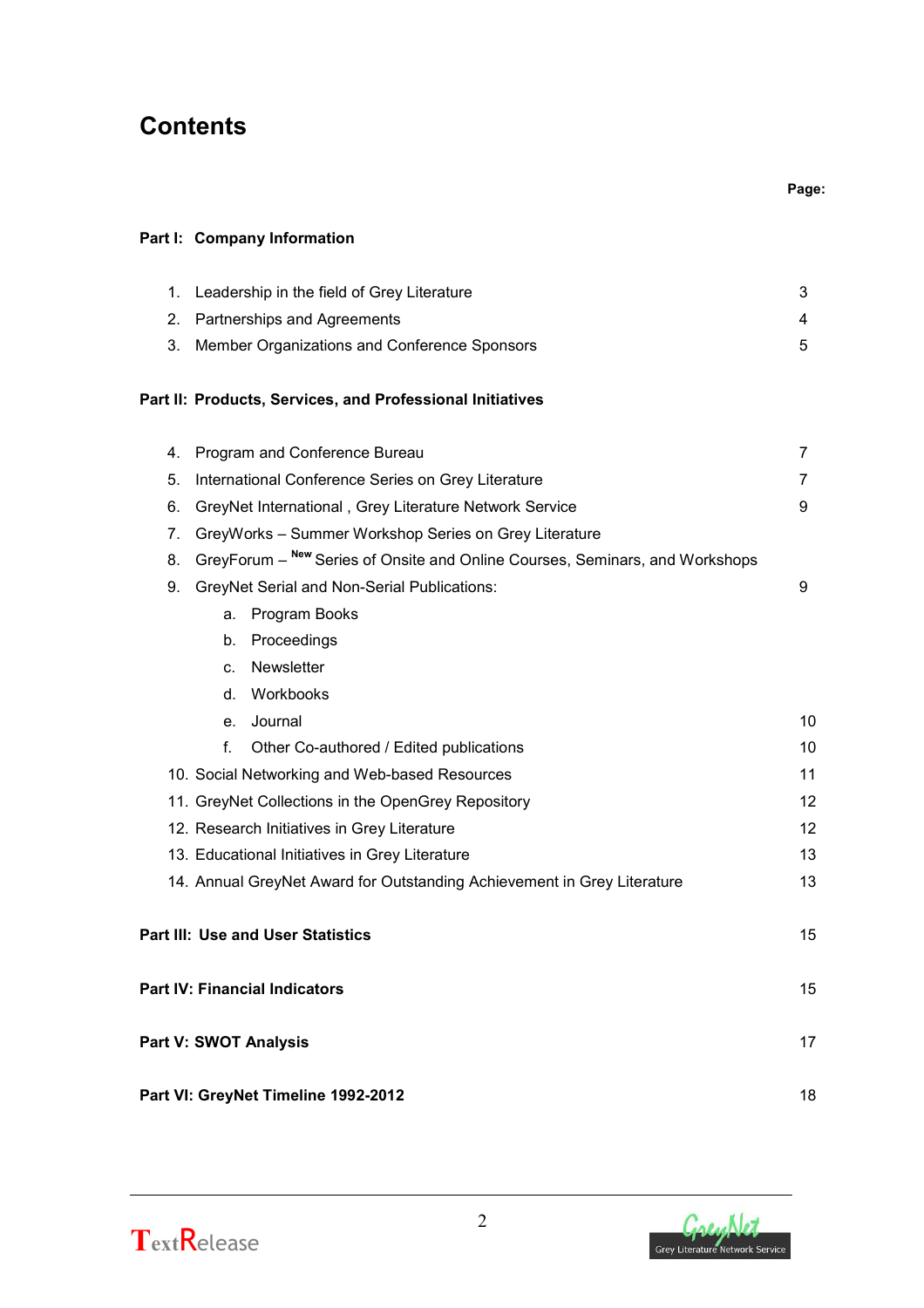# **Part I. Company Information**

| TextRelease               | Established April 1, 2003                              |
|---------------------------|--------------------------------------------------------|
| Address:                  | Javastraat 194-hs, 1095 CP Amsterdam, Netherlands      |
| Phone/Fax:                | +31 20 3312420 (International); 020 3312420 (Domestic) |
| Legal Status:             | Independent, Sole Proprietorship                       |
| Commercial Banking:       | Rabobank Amsterdam Account Nº 3135.85.342              |
| Credit Card Recipient of: | Visa Card, MasterCard, and American Express            |
| Tax Office (NL):          | VAT Nº NL1203.62.867.B01                               |
| Registered (NL):          | Amsterdam Chamber of Commerce N° 34188522              |
| Registered (US):          | DUNS Nº 408545049                                      |

# **1. Leadership in the field of Grey Literature**







Dominic Farace (1992- ...) Cominic Farace (1992- ...)

Dr. Dominic J. Farace, Founder/Director GreyNet, Grey Literature Network Service since 1992. In the above capacity, he is author, journal editor, guest lecturer, part-time instructor, and curriculum developer in the field of grey literature. Farace is also a recipient of the Golden Candle Award in 2000 for his work in the field of grey literature as well as the Victorine van Schaick Prize in 2008 for The Grey Journal *(CV available on request)*

#### **GreyNet under the leadership of Dominic Farace powered by**

| TextRelease   GreyNet                 | 2003-2012, Amsterdam Chamber of Commerce N° 34188522  |
|---------------------------------------|-------------------------------------------------------|
| MCB/UP GreyNet                        | 1998-2000, Amsterdam Chamber of Commerce No. 33229159 |
| TransAtlantic <sup>DF</sup>   GreyNet | 1992-1998, Amsterdam Chamber of Commerce No. 229159   |

#### **GreyNet's Freelance Technical Assistant**

Jerry Frantzen B.A., since 1996 *(CV available on request)*



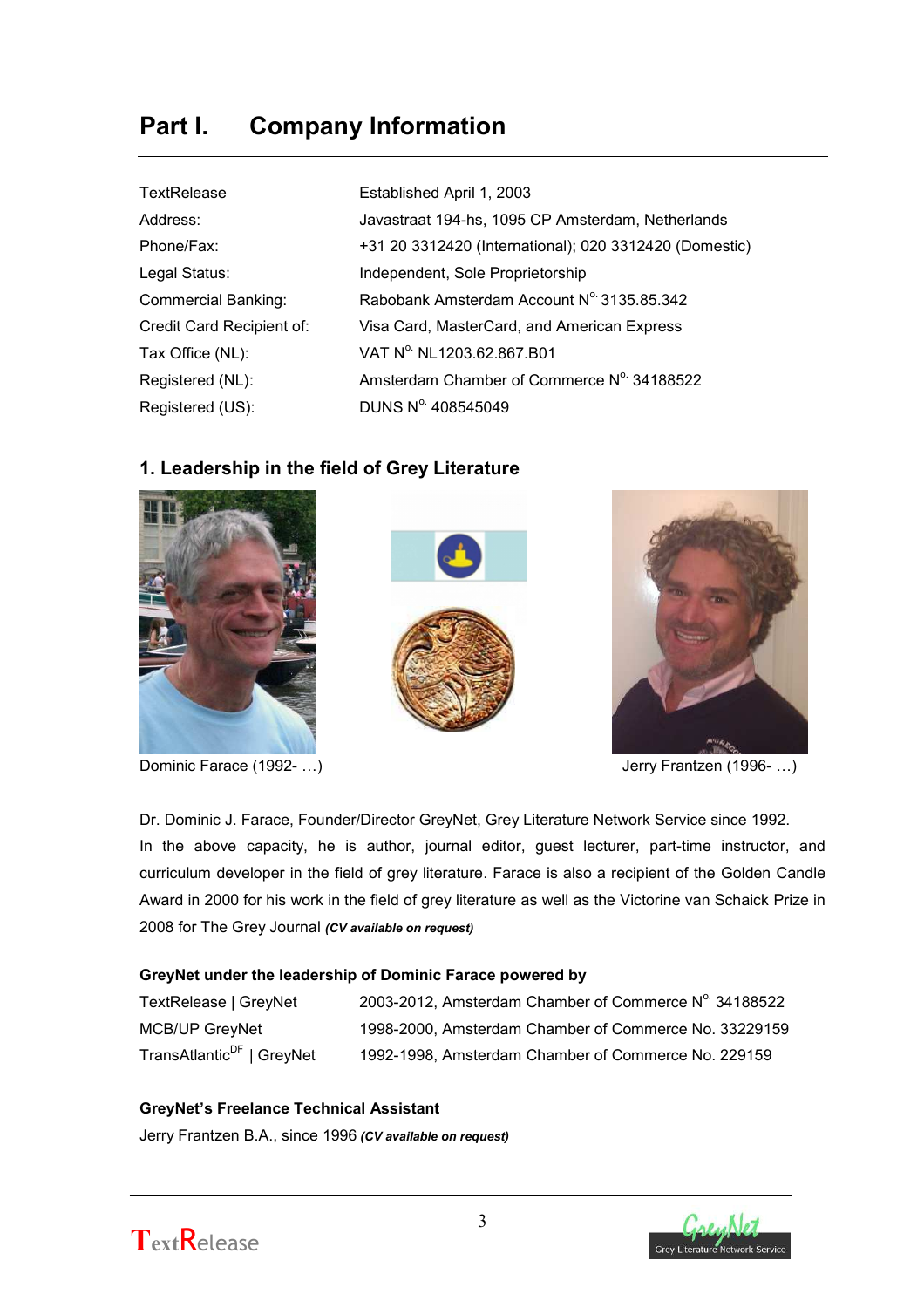# **2. Partnerships and Agreements**

Over the years, TextRelease has signed a number of agreements with other businesses and organizations in the advancement of its work in the field of grey literature. Among these include:



| <b>FedGrey Working Group</b> | Memorandum of Understanding, 2011              |
|------------------------------|------------------------------------------------|
| <b>ICSTI</b>                 | GreyNet Partnership, 2009                      |
| <b>INIST-CNRS</b>            | OpenGrey [formerly OpenSIGLE] Repository, 2007 |
| EBSCO/LISTA-FT               | License Agreement, The Grey Journal 2005       |

# **Other Agreements:**

| <b>CSA/PAIS Int.</b>     | A&I Service for 'The Grey Journal', 2006                         |
|--------------------------|------------------------------------------------------------------|
| <b>MLA</b> International | A&I Service for 'The Grey Journal', 2006                         |
| LISA Index               | A&I Service for 'The Grey Journal', 2006                         |
| SCOPUS/Elsevier          | A&I Service for 'The Grey Journal', 2009                         |
| <b>Thomas Reuters</b>    | A&I Service for 'The Grey Journal', 2009                         |
| <b>Thomas Reuters</b>    | A&I Service for the GL Conference Proceedings, 2009              |
| <b>EBSCO</b>             | Subscription Agent, 2005                                         |
| Swets                    | Subscription Agent, 2005                                         |
| Emerald                  | Rights to former GreyNet content 1994-2000 via open access, 2009 |
| De Gruyter/Saur          | Monograph on Grey Literature, 2010                               |
| <b>GLISC</b>             | Steering Committee on Standards in Grey Literature, 2006         |



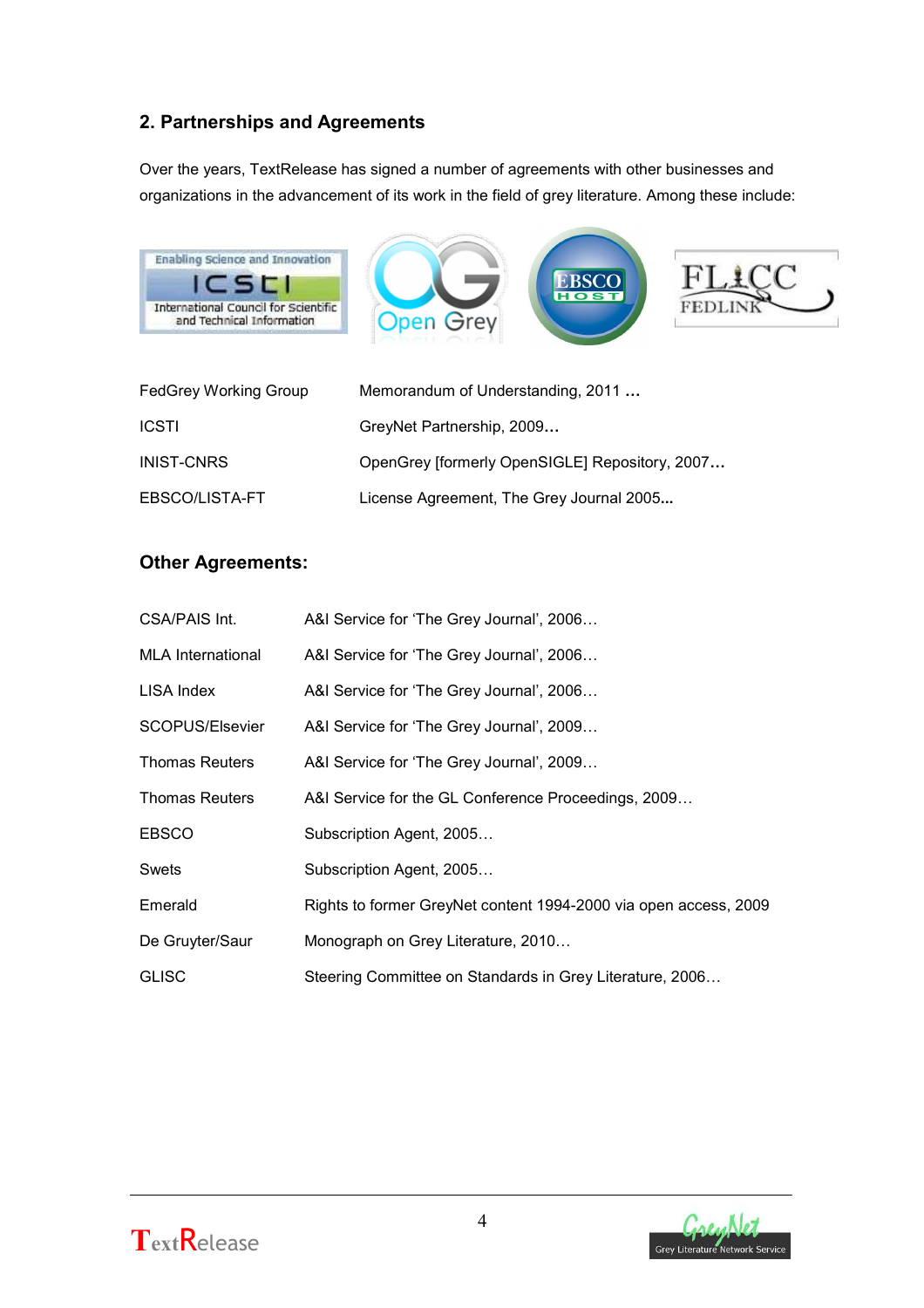# **3. Member Organizations and Conference Sponsors**

GreyNet provides two levels of organizational membership - **Associate** as well as **Institutional**. A third type of membership, which is offered to individuals, resembles more a subscription to GreyNet's range of products and services.

### **GreyNet Associate Members 2012**

INIST-CNRS, France **Associate Member from 2005...** NYAM, United States Associate Member from 2005... NTK, Czech Republic **Associate Member from 2010...** FLICC-FEDLINK, United States Associate Member from 2010... EBSCO Publishing United States Associate Member from 2011...













# **GreyNet Institutional Members 2012**









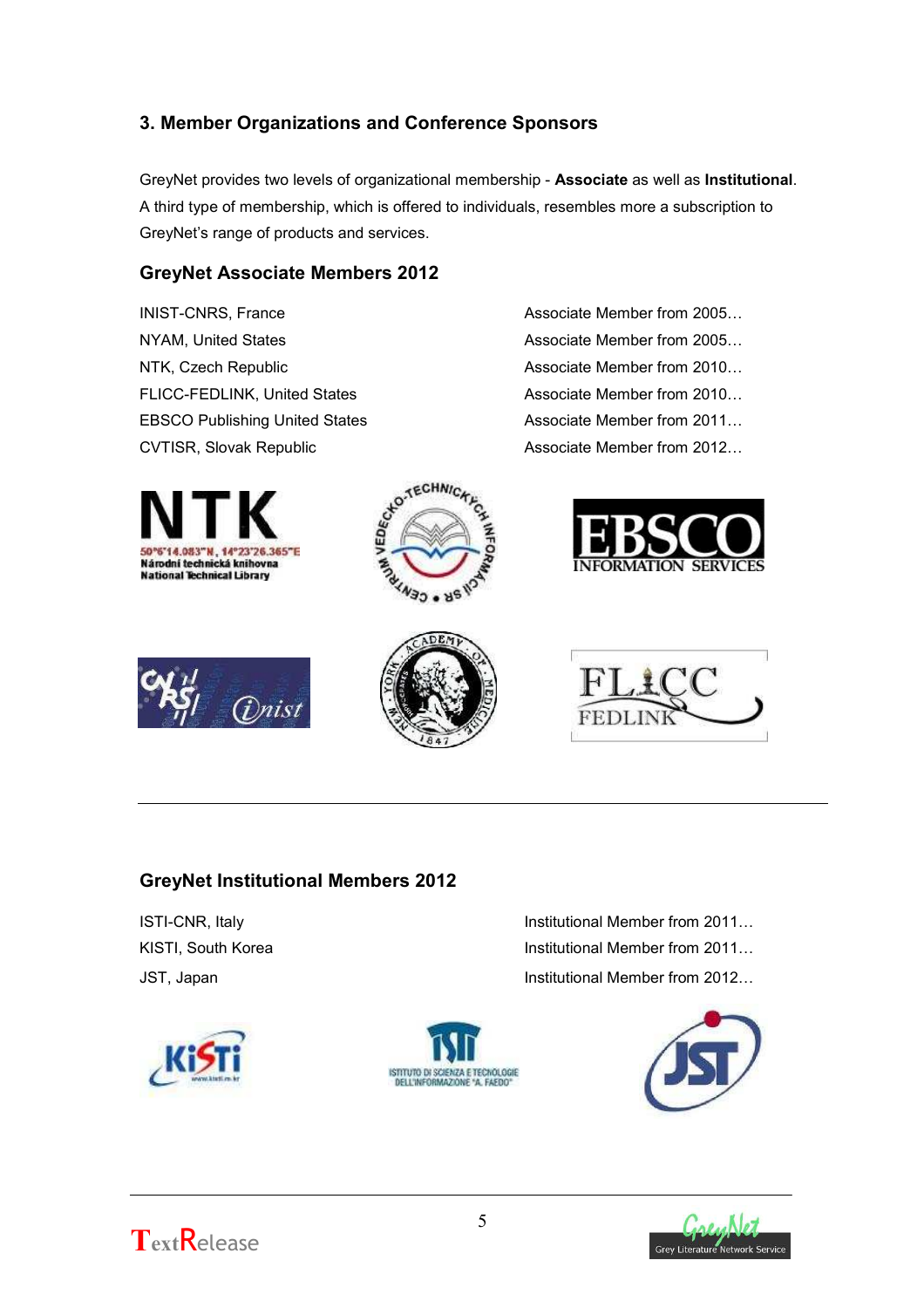# **PREVIOUS SPONSORS IN THE CONFERENCE SERIES ON GREY LITERATURE**

| <b>British Library</b>      | <b>United Kingdom</b>  |
|-----------------------------|------------------------|
| <b>BIOSIS</b>               | <b>United States</b>   |
| <b>City of Amsterdam</b>    | <b>Netherlands</b>     |
| <b>City of Nancy</b>        | France                 |
| <b>CRL</b>                  | <b>United States</b>   |
| <b>CUA</b>                  | <b>United States</b>   |
| <b>CVTISR</b>               | <b>Slovak Republic</b> |
| <b>DTIC</b>                 | <b>United States</b>   |
| <b>EAGLE</b>                | <b>Luxembourg</b>      |
| <b>EBSCO Publishing</b>     | <b>United States</b>   |
| <b>Endeavor</b>             | <b>United States</b>   |
| <b>EU Bookshop</b>          | Luxembourg             |
| <b>EU CEC/DG XIII</b>       | <b>Belgium</b>         |
| <b>EU Cordis</b>            | Luxembourg             |
| <b>EWI</b>                  | <b>Belgium</b>         |
| <b>FLICC-FEDLINK</b>        | <b>United States</b>   |
| <b>GESIS</b>                | <b>Germany</b>         |
| <b>ICSTI</b>                | <b>France</b>          |
| <b>INIST-CNRS</b>           | <b>France</b>          |
|                             |                        |
| llla                        | <b>United States</b>   |
| <b>JST</b>                  | Japan                  |
| KISTI                       | Korea                  |
| <b>LLC</b>                  | <b>United States</b>   |
| <b>MCB University Press</b> | <b>United Kingdom</b>  |
| <b>NASA</b>                 | <b>United States</b>   |
| <b>NTIS</b>                 | <b>United States</b>   |
| <b>NLE</b>                  | <b>United States</b>   |
| <b>NLM</b>                  | <b>United States</b>   |
| <b>NTK</b>                  | <b>Czech Republic</b>  |
| <b>NYAM</b>                 | <b>United States</b>   |
| <b>OSTI-DOE</b>             | <b>United States</b>   |



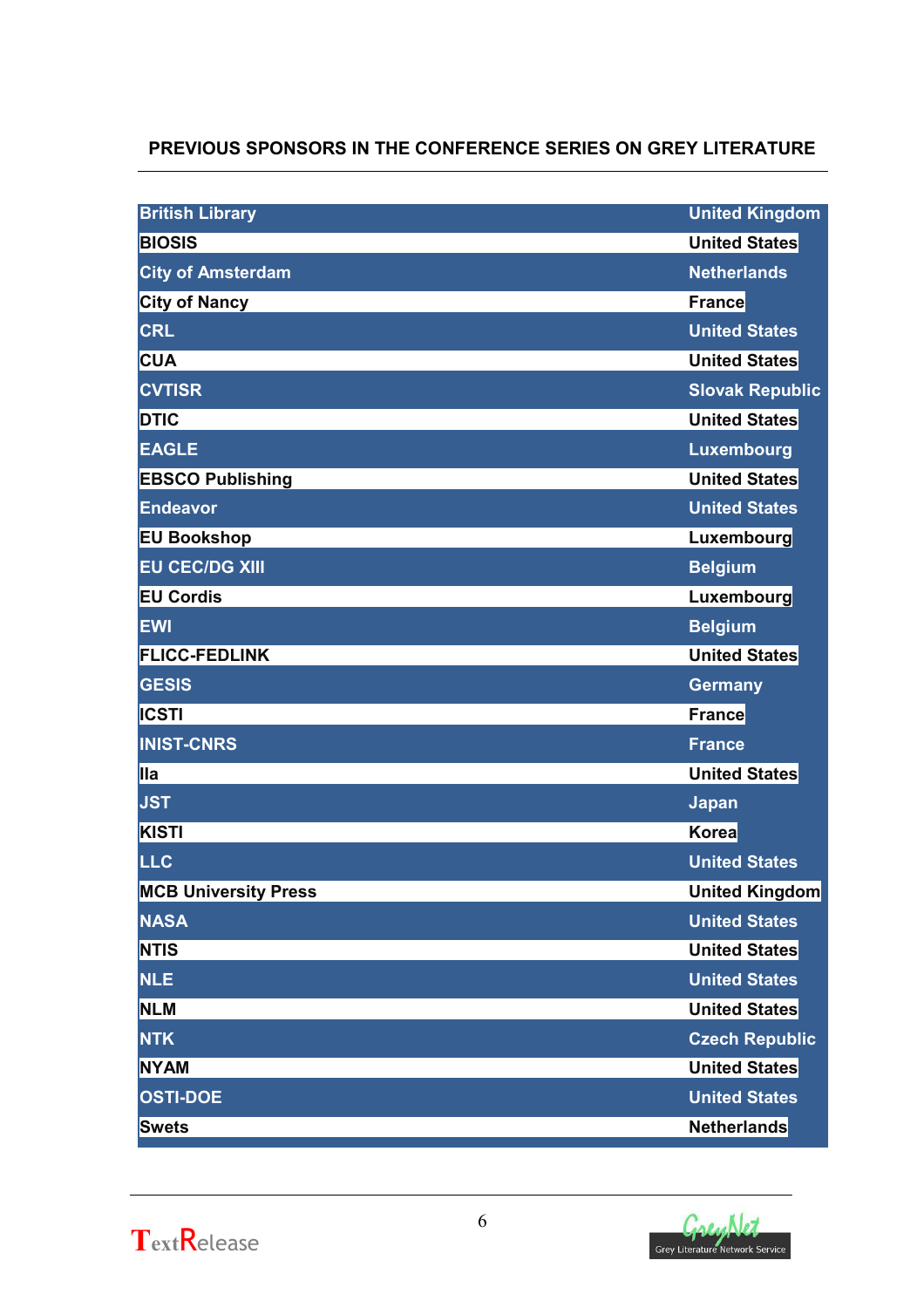# **Part II: Products, Services, and Professional Initiatives**

### **4. Program and Conference Bureau -** www.textrelease.com

Activities of TextRelease as Program and Conference Bureau include the identification and negotiation with potential conference hosts regarding the annual conference venues and the identification and acquisition of conference sponsors and advertisers. The formation of Program Committees and Chairpersons along with the initial draft of conference themes incorporated in the announcements and call-for-papers. TextRelease maintains contact with authors throughout the lead-up to the conference providing them with guidelines for their content submissions and informing them of their status on the conference program. TextRelease further processes all conference registrations, organizes a suited social program, facilitates hotel accommodations, and coordinates and implements a host of web based and other promotional activities in order to raise conference participation. TextRelease is further responsible for the design, compilation, editing, and publication of conference materials and documents issuing from the Conference Series. Foremost among these are the conference newsletters, programs, and proceedings.

# **5. International Conference Series on Grey Literature**

The GL Conference Series began as a biannual event in the early '90s, however with the relaunch in 2003, the international conference series became an annual event. The GL Conference Series maintains a transatlantic character alternating between Europe and North America. However, participants from recognized organizations worldwide actively participate.



| GL <sub>1</sub> | <b>Weinberg Report 2000</b><br>Amsterdam RAI Congress Center                                          | (NL)   | 1993 |
|-----------------|-------------------------------------------------------------------------------------------------------|--------|------|
| GL <sub>2</sub> | Grey Exploitations in the 21 <sup>st</sup> Century<br>Catholic University of America, Washington D.C. | (USA). | 1995 |
| GL <sub>3</sub> | Perspectives on the Design and Transfer of Scientific<br>EU Jean Monnet Building, Luxembourg          | (LU).  | 1997 |
| GL4             | <b>New Frontiers in Grey Literature</b><br>Kellogg Conference Center, Washington D.C.                 | (USA). | 1999 |



7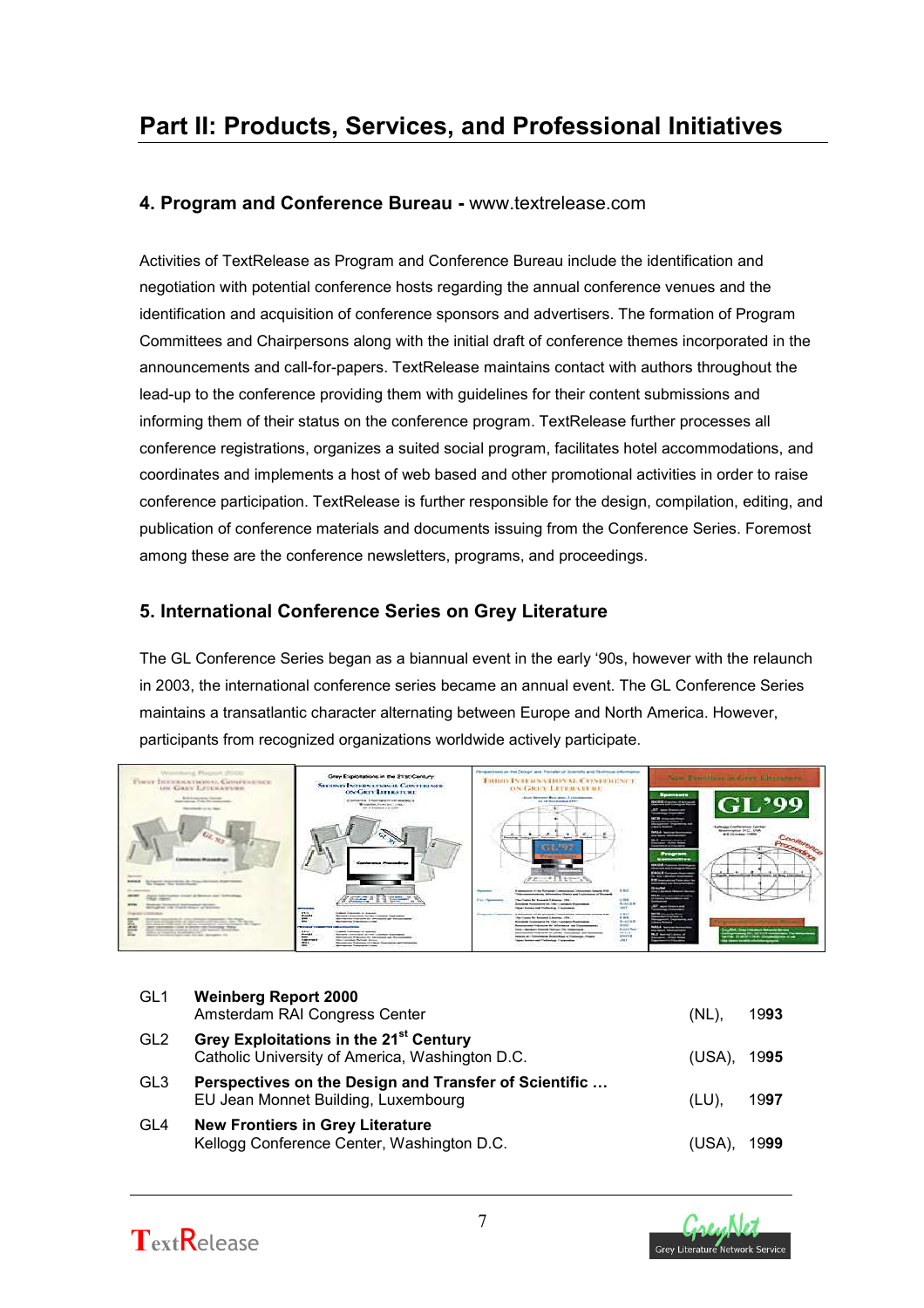

| GL <sub>5</sub> | Grey Matters in the World of Networked Information<br>KNAW Congress Center, Amsterdam | (NL)        | 2003  |
|-----------------|---------------------------------------------------------------------------------------|-------------|-------|
| GL <sub>6</sub> | <b>Work on Grey in Progress</b><br>NYAM Conference Center, New York                   | (USA), 2004 |       |
| GL7             | <b>Open Access to Grey Resources</b><br><b>INIST-CNRS Congress Centre, Nancy</b>      | (FR).       | 2005  |
| GL <sub>8</sub> | <b>Harnessing the Power of Grey</b><br>UNO Conference Center, New Orleans             | (USA)       | 2006. |







| GL9              | <b>Grey Foundations in Information Landscape</b><br>Provincial House, Antwerp               | (BE).         | 2007 |
|------------------|---------------------------------------------------------------------------------------------|---------------|------|
| GL <sub>10</sub> | Designing the Grey Grid for Information Society<br>Amsterdam Science Park,                  | $(NL)$ , 2008 |      |
| GL11             | The Grey Mosaic, Piecing It All Together<br>Library of Congress, Washington D.C.            | (USA), 2009   |      |
| GL12             | Transparency in Grey Literature, Grey Tech Approaches<br>National Technical Library, Prague |               | 2010 |





| GL <sub>13</sub> | The Grey Circuit, From Social Networking to Wealth Creation<br>Library of Congress, Washington D.C., 5-6 December | (USA), 2011 |      |
|------------------|-------------------------------------------------------------------------------------------------------------------|-------------|------|
| GL <sub>14</sub> | <b>Tracking Innovation through Grey Literature</b><br>National Research Council, Rome, 29-30 November             | $(IT)$ .    | 2012 |
| GL <sub>15</sub> | Fifteenth International Conference on Grey Literature (to be announced)                                           |             | 2013 |



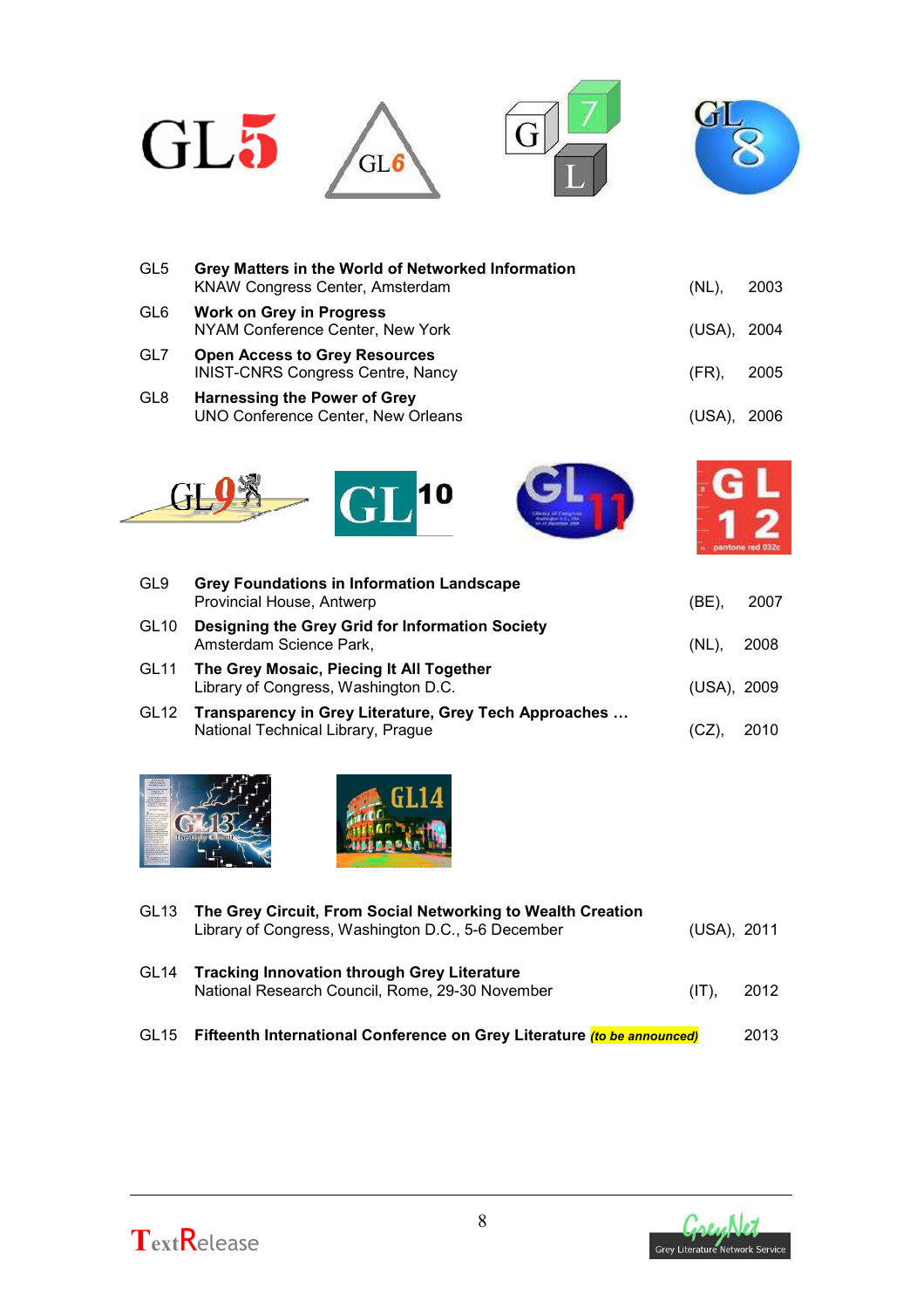**6. GreyNet International, Grey Literature Network Service** - www.greynet.org GreyNet's Associate Members together constitute its corporate authorship. GreyNet is tasked with capturing the various types of information issuing from the annual conference series. These include factual, bibliographic, biographic, documentary, statistical, full-text, legal, metadata, research data, and post-publication data. In Sections 7 through 14 below, GreyNet's commitment to publication, open access, research, and education in the field of grey literature are duly recorded.



# **7. GreyWorks – Summer Workshop Series on Grey Literature**

| GreyWorks, Benchmarks and Forecasts on Grey Literature, Amsterdam, NL  | 2009 |
|------------------------------------------------------------------------|------|
| GreyWorks, Transparency Governs the Grey Landscape, Washington DC, USA | 2010 |
| GreyWorks, Ten Strategies for Grey Literature, Amsterdam, NL           | 2011 |
| GreyWorks, Strategic Mapping of Grey Literature, The Hague, NL         | 2012 |



# **8. GreyForum New Series Onsite and Online Courses, Seminars, Workshops**

| "Grey Literature and Information Ethics: Key Shared Concerns" Oxford, UK | January 31, 2013  |
|--------------------------------------------------------------------------|-------------------|
| "Legal Aspects of Grey Literature"                                       | (To be announced) |

# **9. GreyNet Serial and Non-Serial Publications**

- a. Conference Programs and Abstracts on Grey Literature, 2003 -… **ISSN 1386-2308**
- b. Conference Proceedings on Grey Literature, 2004 -… **ISSN 1386-2316**
- **c.** GreyNet Newsletter, 2009 -… **ISSN 1877-6035**
- d. The GreyWorks Series Workbooks, 2009 -… **ISSN 2211-1425**
- e. The Grey Journal, International Journal on Grey Literature, 2005-… **ISSN 1574-1796**



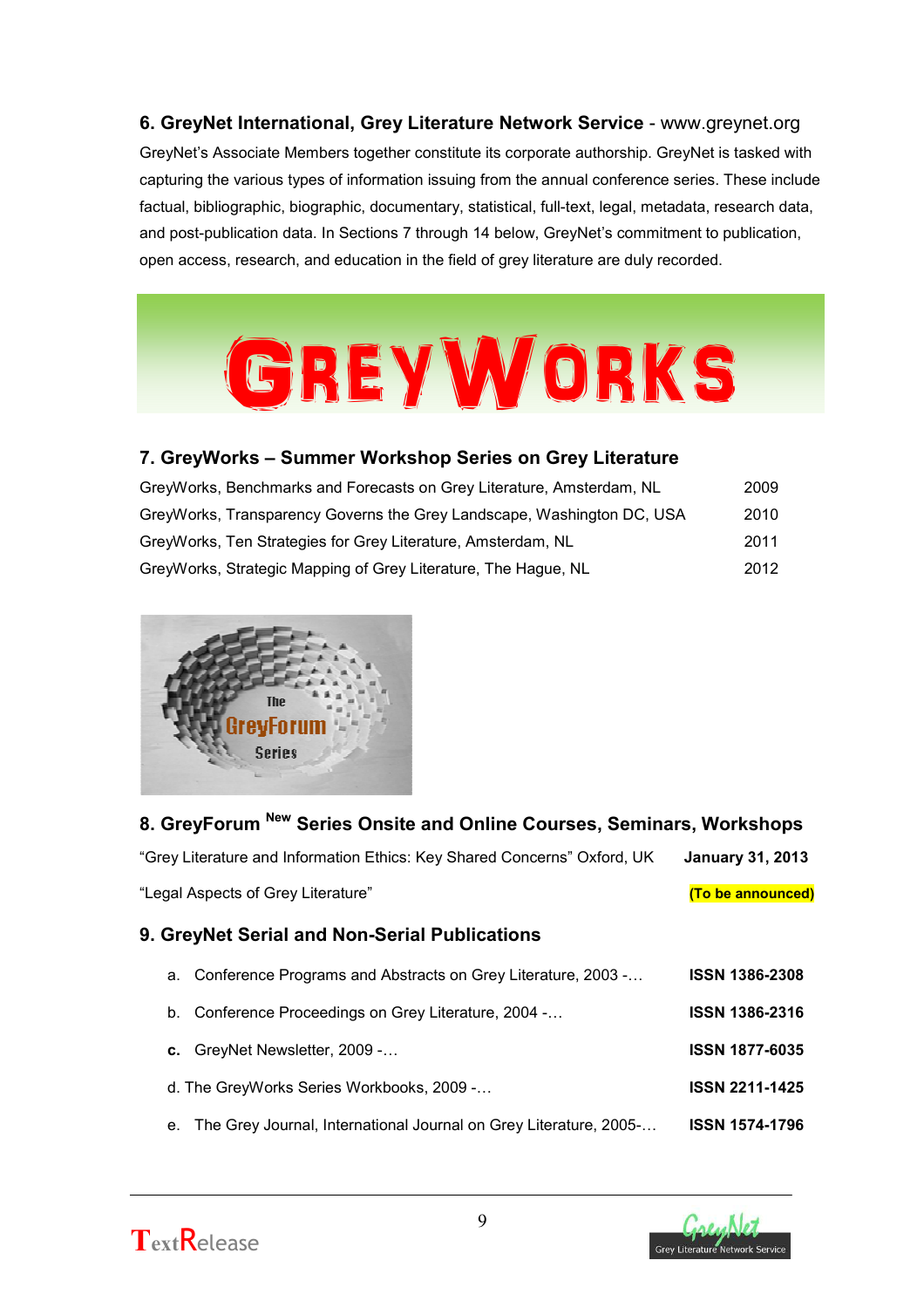

### **International Journal on Grey Literature 2005- …**

TGJ Volume 8, Number 1, Spring 2012 Social Networking and Grey Literature TGJ Volume 8, Number 2, Summer 2012 Data Frontiers in Grey Literature TGJ Volume 8, Number 3, Autumn 2012 Managing Change in Grey Literature

TGJ Volume 7, Number 1, Spring 2011 Transparency in Grey Literature TGJ Volume 7, Number 2, Summer 2011 System Approaches to Grey Literature

TGJ Volume 6, Number 2, Summer 2010 Shared Strategies for Grey Literature TGJ Volume 6, Number 3, Autumn 2010 Research on Grey Literature in Europe

TGJ Volume 5, Number 2, Summer 2009 Archaeology and Grey Literature TGJ Volume 5, Number 3, Autumn 2009 Trusted Grey Sources and Resources

TGJ Volume 4, Number 1, Spring 2008 Praxis and Theory in Grey Literature TGJ Volume 4, Number 2, Summer 2008 Access to Grey in a Web Environment TGJ Volume 4, Number 3, Autumn 2008 Making Grey more Visible

TGJ Volume 3, Number 1, Spring 2007 Grey Standards in Transition and Use TGJ Volume 3, Number 2, Summer 2007 Academic and Scholarly Grey TGJ Volume 3, Number 3, Autumn 2007 Mapping Grey Resources

TGJ Volume 2, Number 1, Spring 2006 Grey Matters for OAI TGJ Volume 2, Number 2, Summer 2006 Collections on a Grey Scale TGJ Volume 2, Number 3, Autumn 2006 Using Grey to Sustain Innovation

TGJ Volume 7, Number 3, Autumn 2011 Research and Education in Grey Literature

TGJ Volume 6, Number 1, Spring 2010 Government Alliance to Grey Literature

TGJ Volume 5, Number 1, Spring 2009 Paperless Initiatives for Grey Literature

TGJ Volume 1, Number 1, Spring 2005 Publish Grey or Perish TGJ Volume 1, Number 2, Summer 2005 Repositories - Home2Grey TGJ Volume 1, Number 3, Autumn 2005 Grey Areas in Education



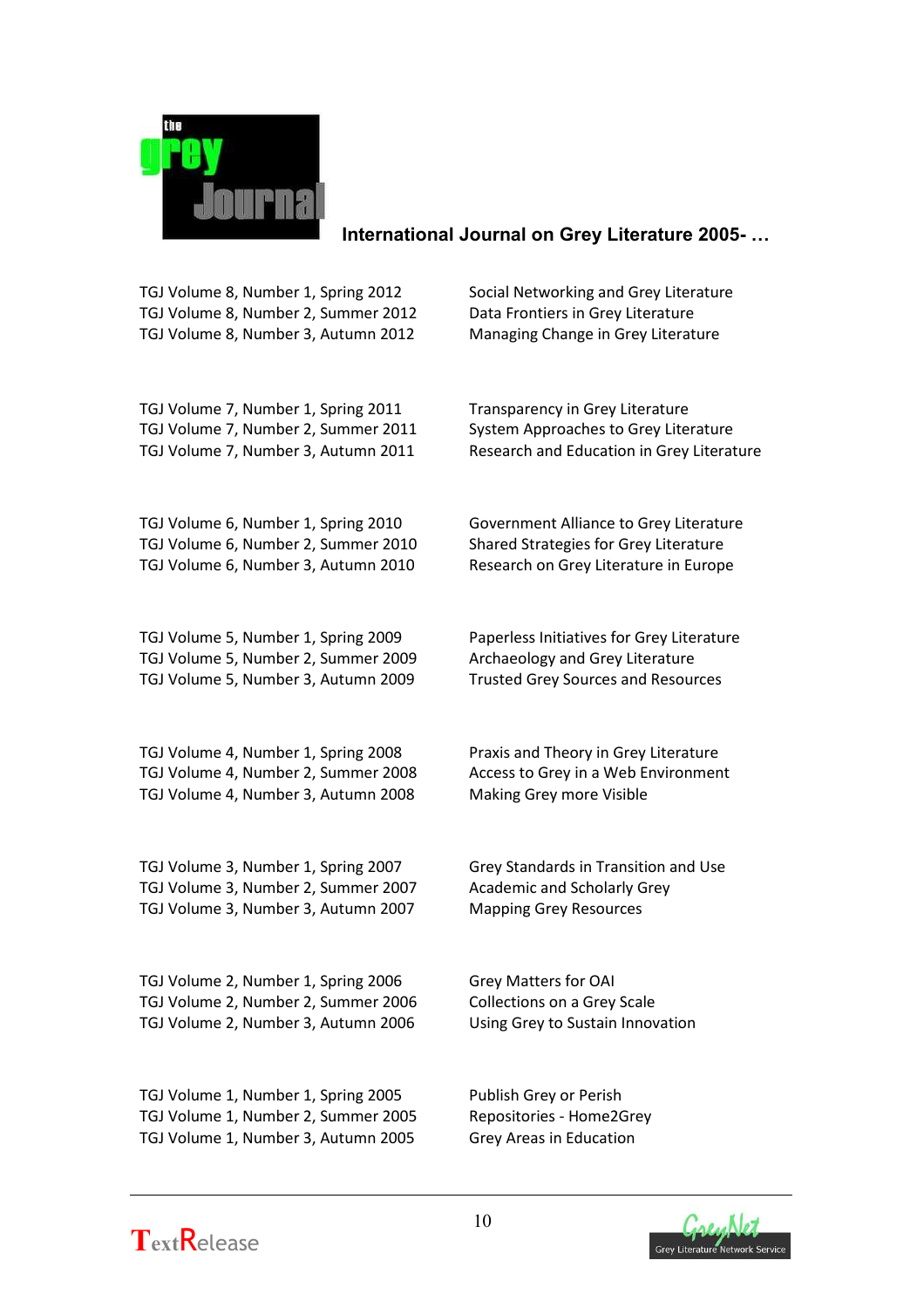#### f. Other Co-Authored / Edited Publications



### **10. Social Networking and Web-based Resources**











Linked in.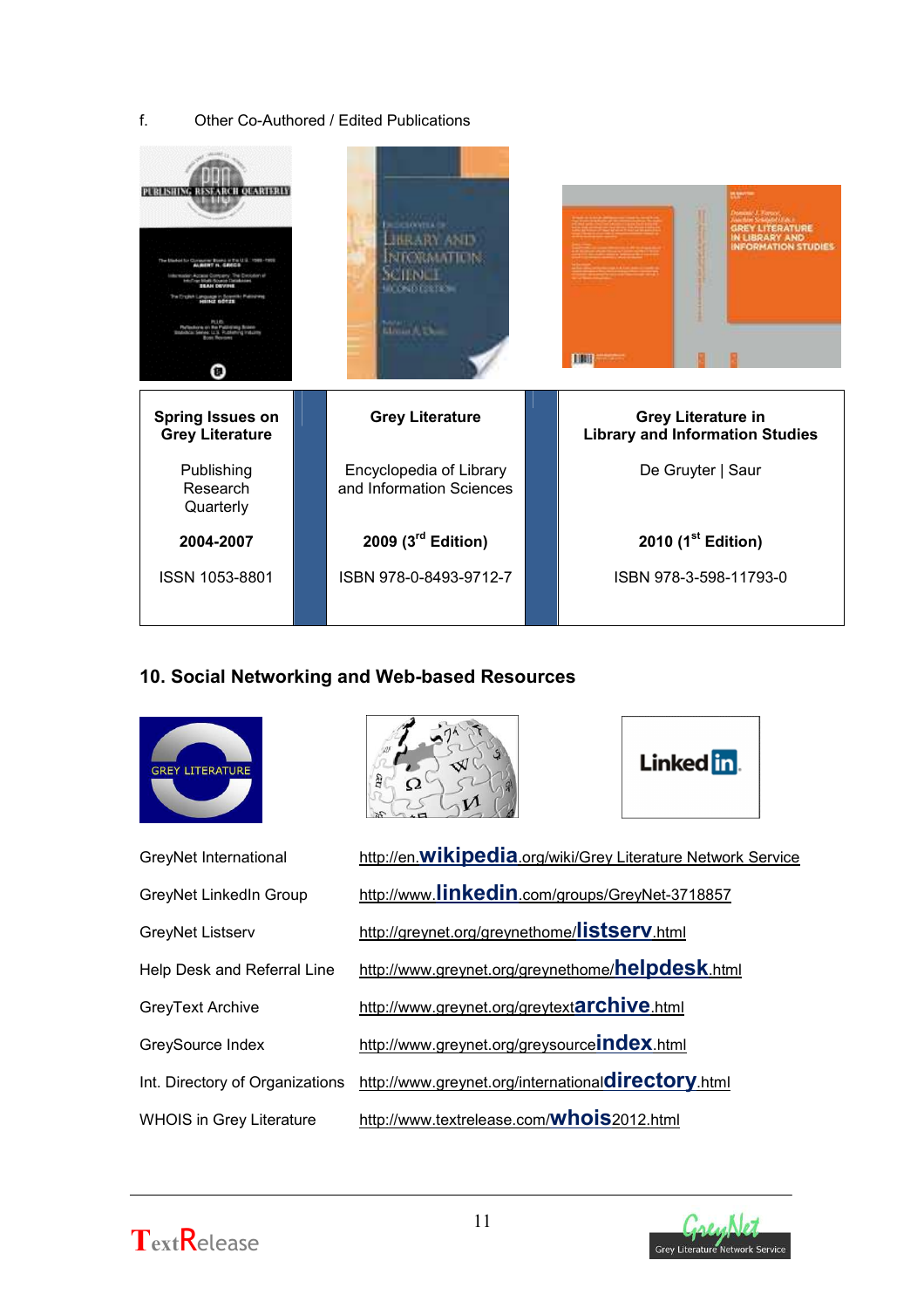# **11. GreyNet Collections in the OpenGrey Repository**



Over 270 metadata records originating in the GL Conference Series including the full-text papers, PowerPoint slides, abstracts, biographical notes, and commentaries are available to net-users via the OpenGrey Repository [http://www.opengrey.eu](http://www.opengrey.eu/). This web-based resource has become a significant reference tool for GreyNet's own referral service. Since its relaunch in 2003, GreyNet maintains solely Non-Exclusive Rights

Agreements with its author base. In 2005, GreyNet organized together with INIST-CNRS the 7th International Conference on Grey Literature titled "Open Access to Grey Resources" and in the spring of 2006 issued a clarification on the 'Grey Road to Open Access' in which an alternative to the green and gold roads was suggested. In 2007, GreyNet (as data provider) signed an agreement with INIST (service provider) in which all of its past and future collections of conference preprints would be openly accessible in the OpenGrey Repository (formerly OpenSIGLE). And in 2009, GreyNet purchased rights to the content from its first four conference proceedings (1994-2000) making these openly accessible and thus guaranteeing that its collections would be comprehensive via open access. Since its relaunch, GreyNet has also sought to engage open dialogue and exchange with commercial publishers related to both publishing and research. As regards publishing, content originating within GreyNet's author base has been further published via journals, a licensed database, as well as in a monograph. In regard to research, commercial publishers have been involved in two GreyNet projects: distance education (2007-2009) and peer review (2010). Currently, GreyNet is in the second phase of an Enhanced Publications Project (2011-2012) in which data/datasets and post-publication data linked to existing metadata records are made openly accessible via the OpenGrey and DANS Easy Repositories.

### **12. Research Initiatives in Grey Literature**

Since the initial launch of the GL-Conference Series, GreyNet in collaboration with other researchers has created information resources and carried out research projects beneficial to authors and other stakeholders the international grey literature community.

| 1993-2000 | Bibliographic Databases on the Topic of Grey Literature              |
|-----------|----------------------------------------------------------------------|
| 1995-2000 | International Guides to Persons and Organizations in Grey Literature |
| 1997-2000 | Glossary of Terms in Grey Literature                                 |
| 1999-2000 | Launch of the International Journal on Grey Literature (IJGL)        |
| 2003      | Literature Review of Pioneers in the field of grey literature        |
| 2004      | General Survey on Grey Literature and a Citation Analysis            |
| 2005      | Author Survey on Grey Literature and a Citation Analysis             |



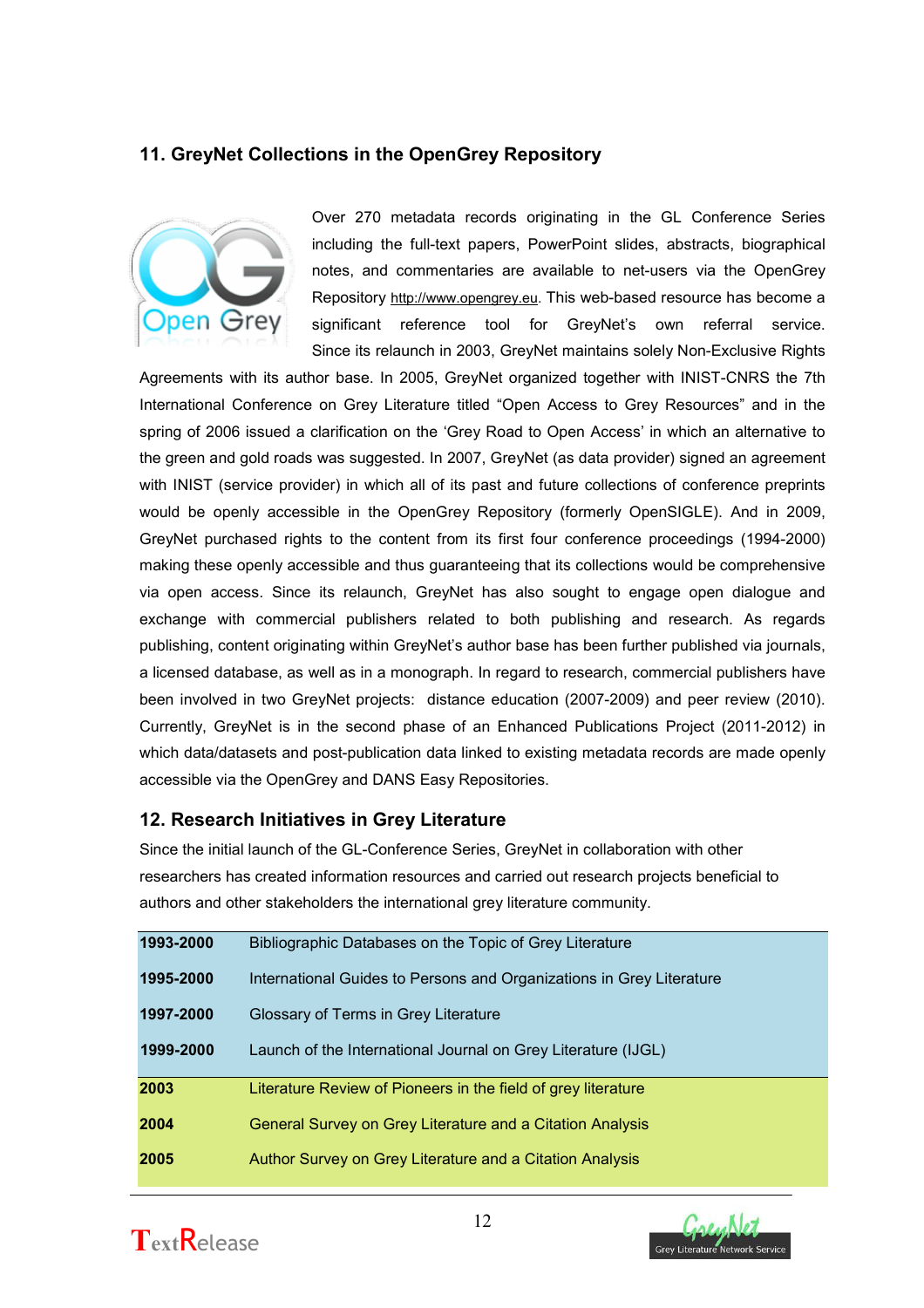| 2006 | <b>Project Information Data, PID-Study</b>                                  |
|------|-----------------------------------------------------------------------------|
| 2007 | Design and implementation of a distance education course on Grey Literature |
| 2008 | OpenSIGLE-GreyNet: A Service and Data Provider Project                      |
| 2009 | OpenSIGLE-GreyNet: e-Infrastructures FP7 Proposal                           |
| 2010 | Comparative study of peer review by grey and commercial publishers          |
| 2011 | Enhanced Publications Project - Phase 1: Survey and Post-Publication Data   |
| 2012 | Enhanced Publications Project - Phase 2: Linking Research Data to Full-text |
|      |                                                                             |

# **13. Educational Initiatives in Grey Literature**



Course modules and training are available not only to instructors and students at Schools and Colleges of Library and Information Science, but also to professionals and practitioners working to serve their knowledge based communities. In recent years, GreyNet has taken an active role in curriculum development and instruction. Examples of such initiatives include:

#### **Workshops and Seminars**

Introduction to Grey Literature, Supply and Demand Side Grey, Strategies and Future Trends

#### **Distance Education Program 2007-2009**

Undergraduate Accredited Course on Grey Literature via the University of New Orleans

#### **Guest Lecture Series**

Lectures on Grey Literature for Masters Students at the University of Amsterdam

#### **Presentations at Meetings and Events**

Invited Papers and Presentations on topics related to Grey Literature

# **14. GreyNet Annual Award for Outstanding Achievement in Grey Literature**

| 2010 | Joachim Schöpfel and Christiane Stock                                                                                                                                                                                                                                                                                                                                                                                                                                                                                 | France      |
|------|-----------------------------------------------------------------------------------------------------------------------------------------------------------------------------------------------------------------------------------------------------------------------------------------------------------------------------------------------------------------------------------------------------------------------------------------------------------------------------------------------------------------------|-------------|
| 2009 | Debbie L. Rabina                                                                                                                                                                                                                                                                                                                                                                                                                                                                                                      | <b>USA</b>  |
| 2008 | Anne Gentil-Beccot                                                                                                                                                                                                                                                                                                                                                                                                                                                                                                    | Switzerland |
| 2007 | Todd Chavez et al.                                                                                                                                                                                                                                                                                                                                                                                                                                                                                                    | <b>USA</b>  |
| 2006 | Marcus A. Banks                                                                                                                                                                                                                                                                                                                                                                                                                                                                                                       | <b>USA</b>  |
| 2005 | Keith G. Jeffery and Anne Asserson                                                                                                                                                                                                                                                                                                                                                                                                                                                                                    | UK-Norway   |
| 2004 | Bertrum H. MacDonald et al.                                                                                                                                                                                                                                                                                                                                                                                                                                                                                           | Canada      |
| 2000 | Daniela Luzi                                                                                                                                                                                                                                                                                                                                                                                                                                                                                                          | Italy       |
| 1999 | Julia M. Gelfand                                                                                                                                                                                                                                                                                                                                                                                                                                                                                                      | <b>USA</b>  |
|      | This annual award is in reagaiting for the authors' outstitutions to the field of grey literature. Nominations for the GreyNet Award are loged on (1) Results from Coulemne<br>Englaction Forms, (2) Palolisation of the authors' papers in the Conference Proceedings, (3) Selection and republication of the authors' papers as journal articles, thus exporting<br>and distribution research ready arispositor in the GL Conference Series, and (4) Prior bistory of the earliers in the field of sery literature, |             |

Since 1999, GreyNet has issued an award in recognition for an author(s) contribution to the field of grey literature. Nominations for the GreyNet Award are based on a number of criteria (1) Results from the Conference Evaluation Forms, (2) Publication of the authors' full-text paper in the official Conference Proceedings, (3) Selection and publication of the authors work as a journal article, thus exporting and distributing research results

originating in the Conference Series, and (4) Prior history of the author in the field of grey literature.



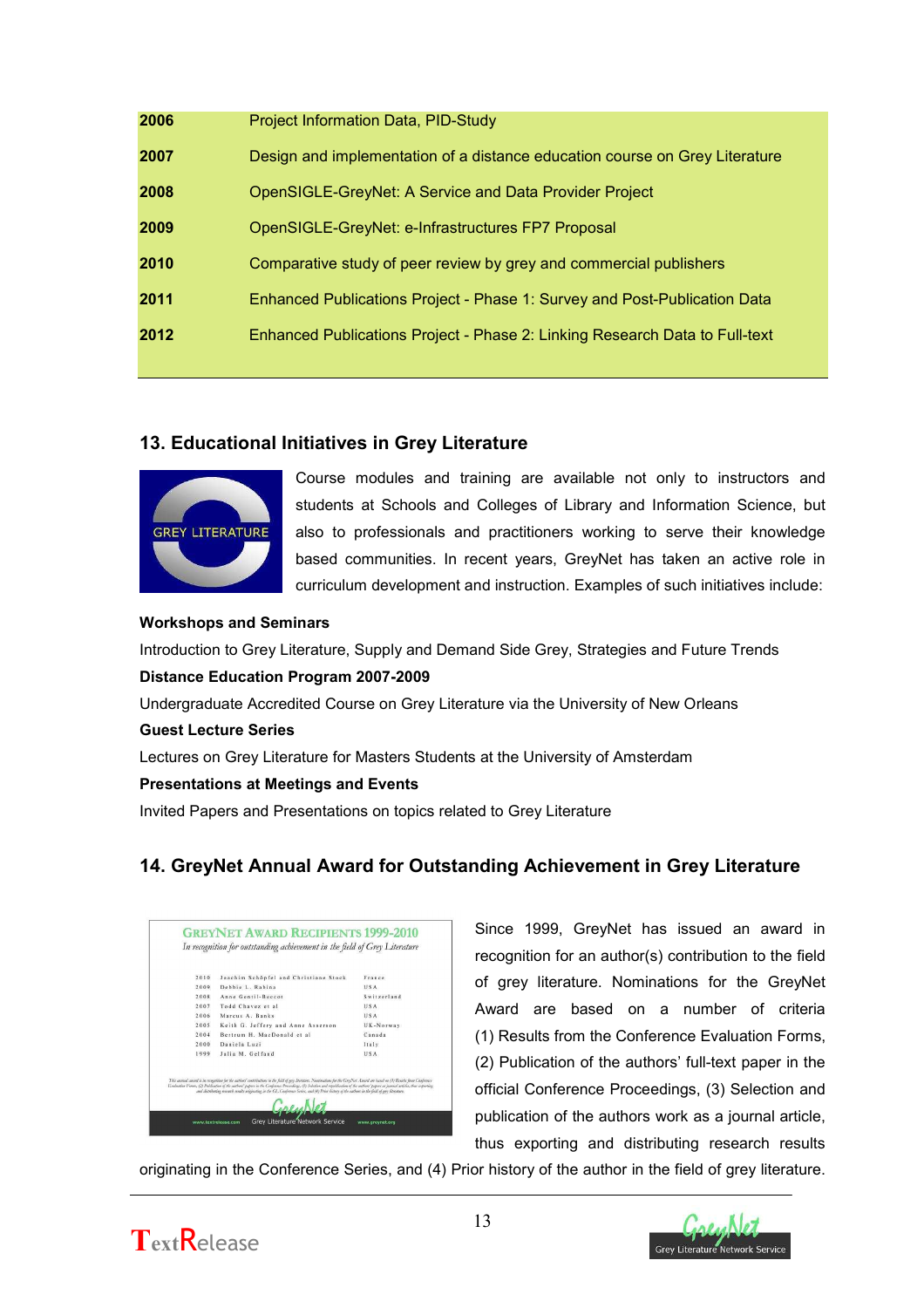# **GreyNet Award Recipients 1999-2012**

| 1999 | Julia Gelfand, University of California Irvine, USA                                 |
|------|-------------------------------------------------------------------------------------|
|      | Awarded for her work as journal editor on grey literature                           |
| 2000 | Daniela Luzi, National Research Centre, Italy                                       |
|      | Awarded for her methodological approaches to grey literature                        |
| 2004 | Bertrum MacDonald, Dalhousie University, Canada                                     |
|      | Awarded for his study on the marine science community and grey literature           |
| 2005 | Keith Jeffrey, CCLRC U.K. and Anne Asserson, University of Bergen, Norway           |
|      | Awarded for their work on CRIS systems for grey literature                          |
| 2006 | Marcus Banks, New York University School of Medicine, USA                           |
|      | Awarded for his work on open access to grey literature                              |
| 2007 | Todd A. Chavez [et al.], University of South Florida, USA                           |
|      | Awarded for his research on the Karst community and grey literature                 |
| 2008 | Anne Gentil-Beccot, CERN, Switzerland                                               |
|      | Awarded for her research on the physics community and grey literature               |
| 2009 | Debbie Rabina, Pratt Institute's School of Information and Library Science, USA     |
|      | Awarded for her research on copyright licenses and legal deposit of grey literature |
| 2010 | Christiane Stock, INIST-CNRS, France                                                |
|      | Award presented for her work and publication on the OpenSIGLE Repository            |
| 2010 | Joachim Schöpfel, University of Lille, France                                       |
|      | Award presented for his extensive research and publications on grey literature      |
| 2011 | Bonnie C. Carroll and June Crowe, Information International Associates, Inc. USA    |
|      | Awards presented for their work on scientific data in grey literature and NGOs      |

2012 Petra Pejšová, National Technical Library, Prague, Czech Republic *Award to be presented on November 28, 2012 in Rome*



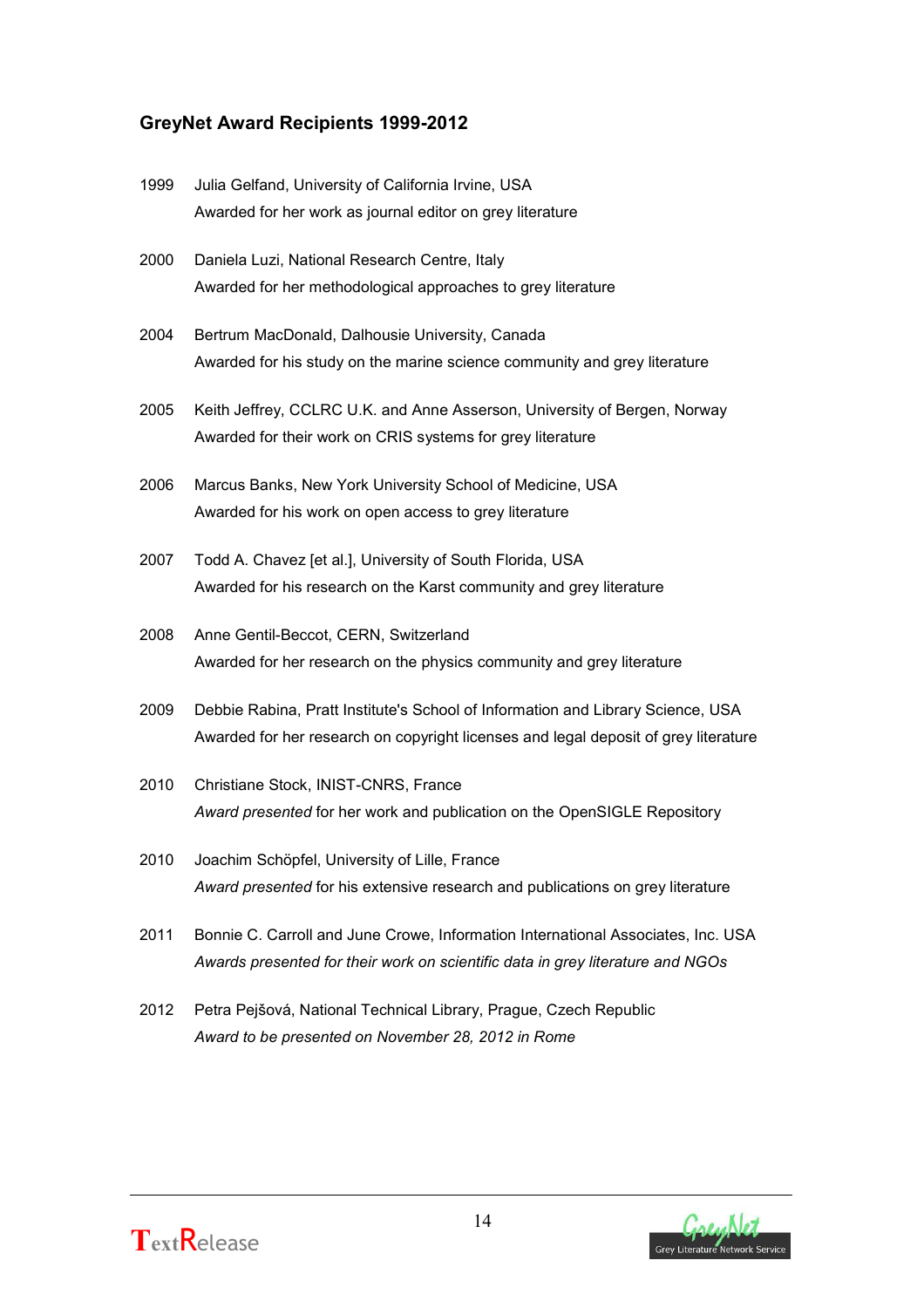# **Part III: Use and User Statistics**

The statistics provided here are from a number of sources including: Network Solutions Web logs, EBSCO licensed publishing, GreyNet's OpenGrey webpage, Subscriptions, A&I Services, as well as GreyNet's in-house administrative files.

GreyNet affiliates are in over  $30$  countries worldwide - GreyNet maintains contacts with more than  $150$  organizations worldwide - GreyNet's Author Base exceeds  $300$  contributors – GL Conference Participants average 100 - GL Conference Sponsors in 2011 numbered 11 - GreyNet's Distribution List numbers over 1400 email addresses - GreyNet's Listserv numbers over 160 subscribers - GreyNet's LinkedIn Group numbers over 260 members - GreyNet Website page views in 2011 over  $40,000$  - TextRelease Website page views in 2011 near 14,000 - TGJ articles downloaded via EBSCO LISTA-FT now exceed 5200 full-texts -OpenSIGLE Repository via GreyNet Website were  $3250$  hits in 2010 - GreySource Index to web based resources were over 5000 hits in 2011 - GreyText Archive of in-house publications were a near 2000 hits in 2011.

# **Part IV: Financial Indicators**

Since 2003, TextRelease via GreyNet has increased and diversified its sources of revenue. Where it initially was dependent almost solely on participant fees to the international conference series, TextRelease now also has increased revenues issuing from membership fees, sponsorship fees, advertising, sale of publications, journal licensing, royalties, as well as educational and training initiatives. In 2011, membership fees represented over 35% of the revenues, conference fees just under 34%, and publication fees a little over 20%. Together, these three sources of revenue account for nearly 90% of the gross income.



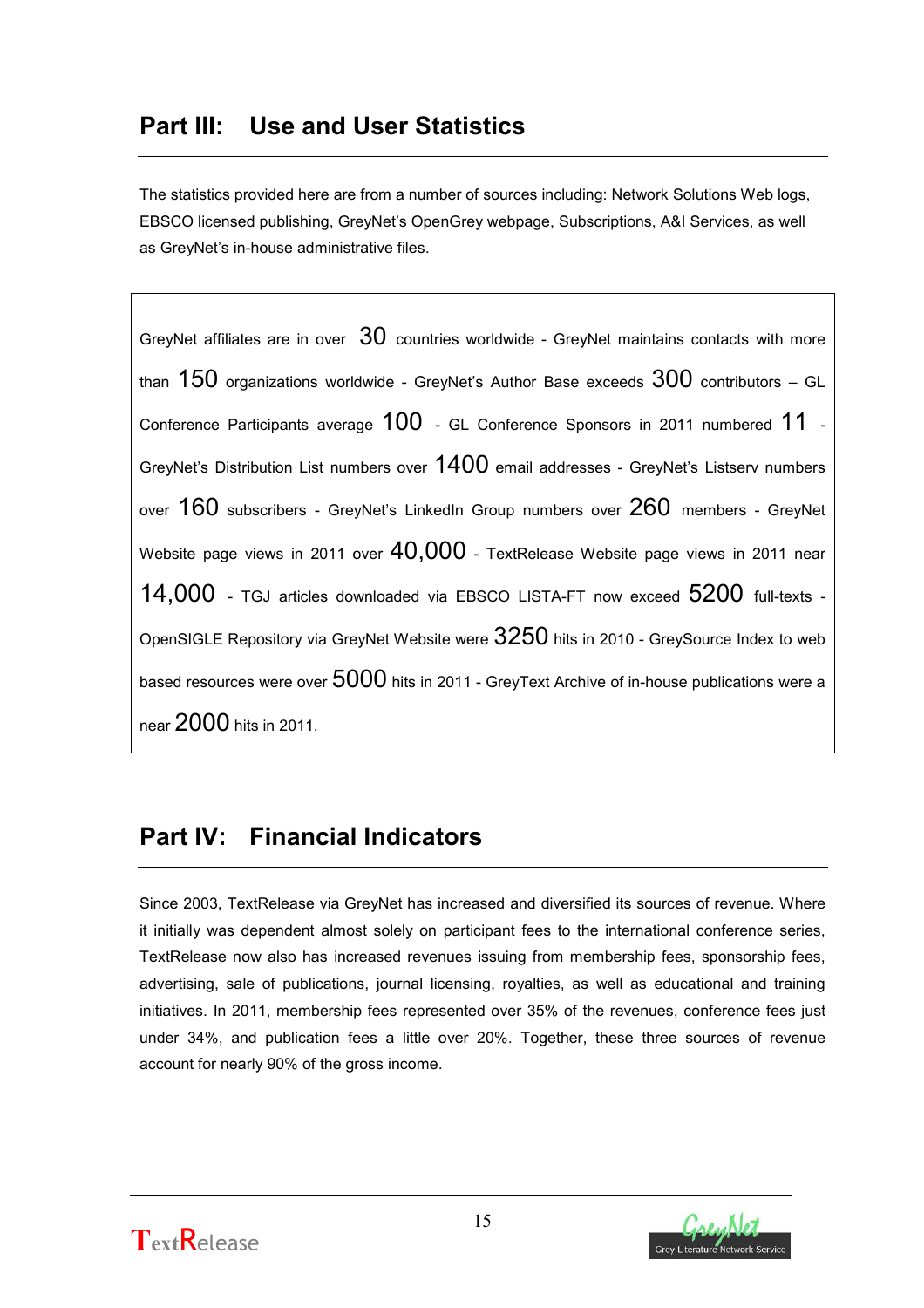

**Gross Revenues averaged over the last 3 years €42.790**

| 2003    | 2007     | 2008    | 2009    | 2010    | 2011    |
|---------|----------|---------|---------|---------|---------|
| €11.400 | € 34.740 | €43.713 | €46.304 | €40.900 | €41.164 |

These figures are based on direct revenues, while other indirect revenues also have to be taken into consideration. For example, a conference host that provides the location, equipment, and catering for the annual event circumvents costs to the Program and Conference Bureau. A sponsor for a social event linked to a conference is yet another example of indirect or non-accounted revenues without which TextRelease would be unable to meet operating costs.



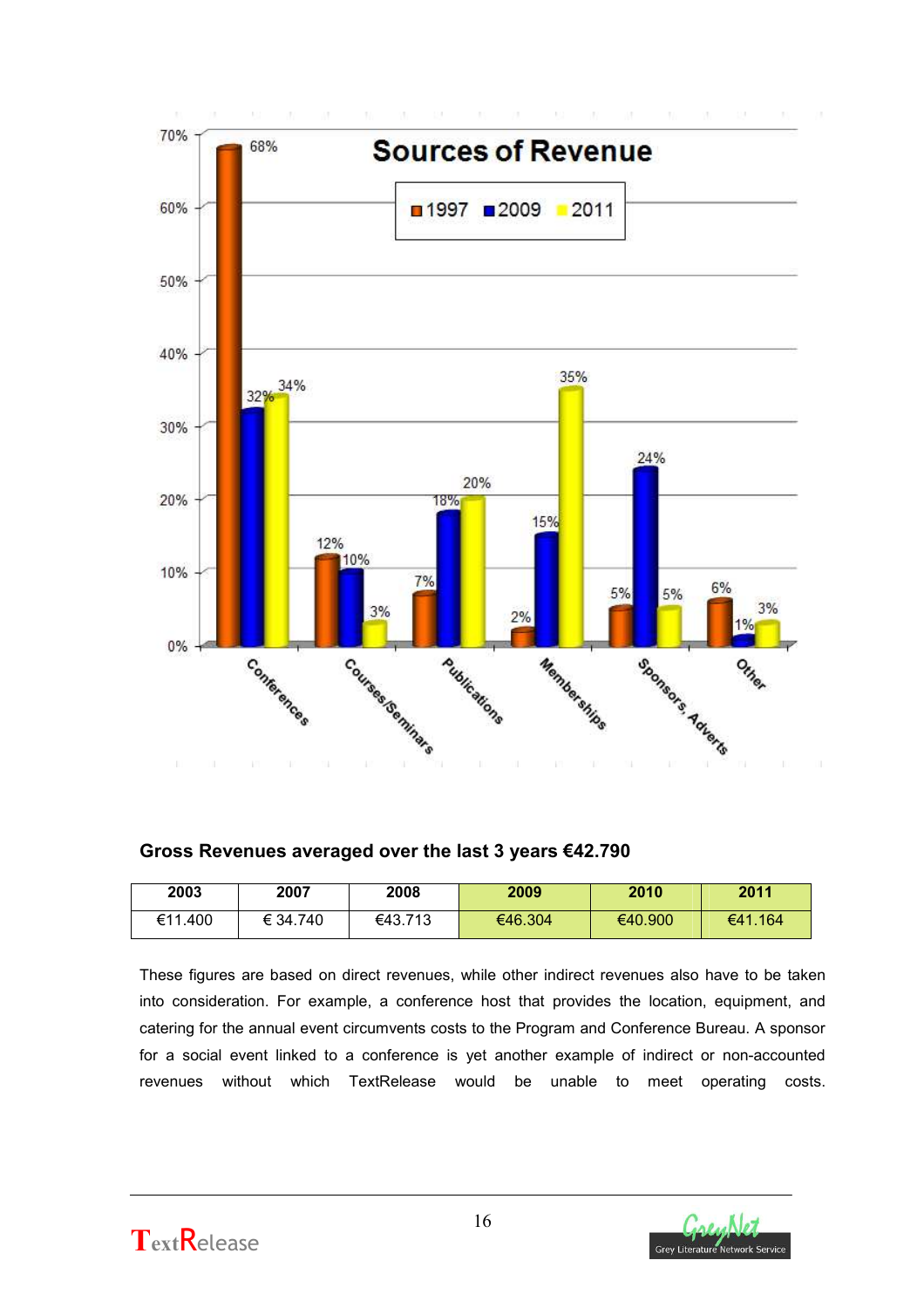# **Part V: SWOT ANALYSIS**

#### **Strengths**

Leadership role, an established and recognized international information network, GreyNet as Brand Name, Corporate Memory, Partnerships and Agreements, Good Will, Commitment to Open Access, More than 20 years expertise in the field of grey literature, Sustained information resources, and a track record of before and after sales delivery and service, Established banking and fiscal control.

#### **Weaknesses**

ICT issues such as website functionality including graphic design, online ordering, use/user statistics and their analysis, underdeveloped marketing, sales, and promotional activities. Insufficient reserves for further investment. A sole proprietorship seen as an obstacle to potential Membership. Insufficient presence at key national and international conferences where grey literature is either directly or indirectly related to themes and programmes.

#### **Opportunities**

Further role in training and education, as well as research and (digital) publication. Ability to upgrade and enhance existing products and services. Increased potential for sponsorship. Better access to funding and grants. Streamlining the workflow through outsourcing. Further cooperation with the Open Access Community as well as potential partnerships with Commercial Publishers. More use of available social media and networks.

#### **Threats**

Continuity, inability to respond to growth leading to missed opportunities, infrastructure's command of the ever changing information landscape, current financial climate, etc.